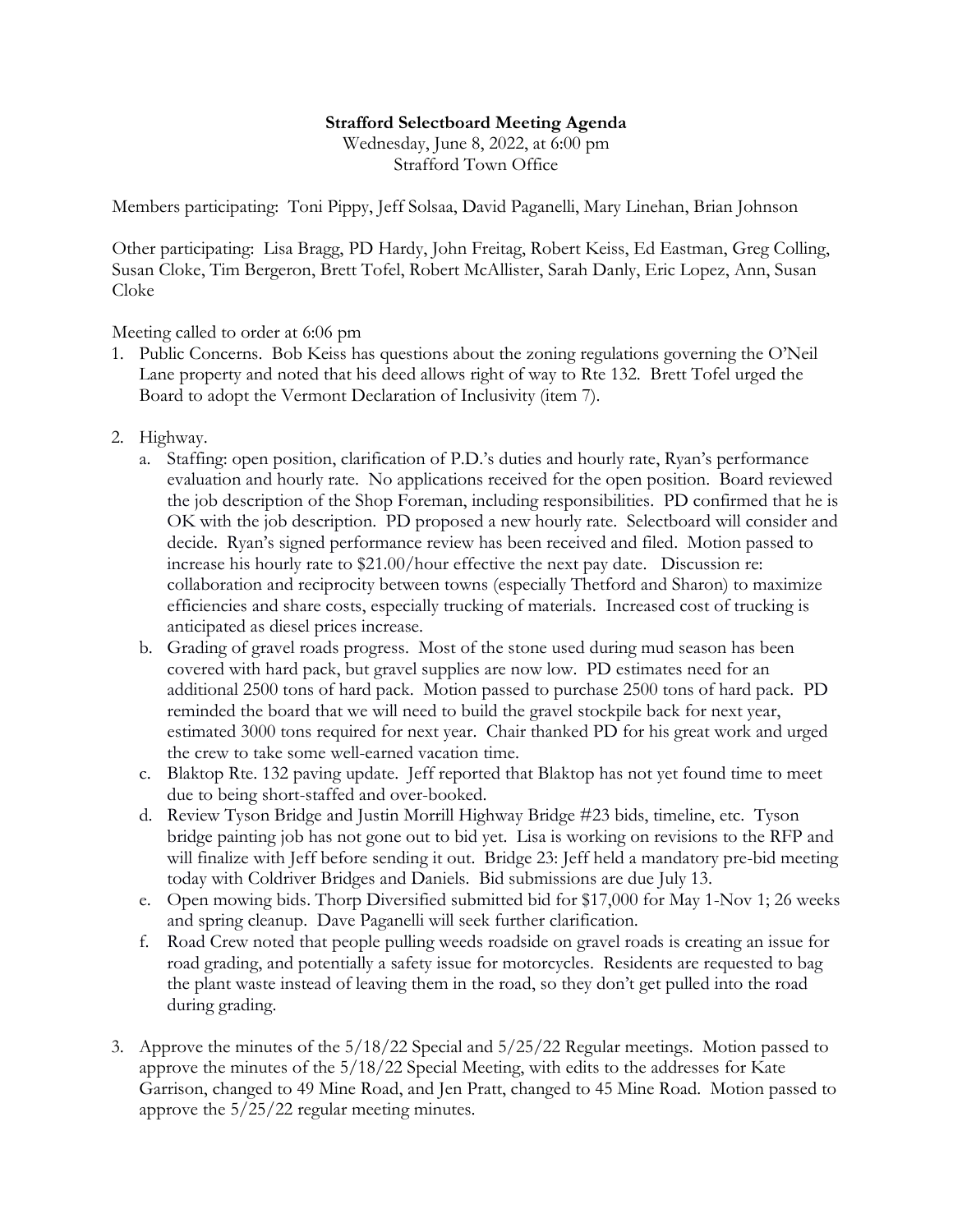- 4. Ed Eastman, Strafford Constable. Ed reported that sick raccoons are a problem (distemper) and urges those who see one to try to stay with it until he can arrive and take care of it. Black bear sightings have been made all over town. Ed noted that he cannot kill a bear, so residents are advised to call State police or the Game Warden. Ed reported that in general law enforcement issues are fewer due to State police engagement, but Ed uses his training to resolve local issues if possible before contacting Orange County Sheriff whenever possible. Ed requested an additional animal snare to replace a damaged one that is currently in use. Ed is currently taking care of Old City Falls and responds to suspicious vehicles and some domestic issues but does not get involved if there are guns involved. Due to physical limitations, Ed cannot manage teh parking issues for July 4 or for the Morrill Homestead in coming weeks, but they will be managed by the Fire Dept and the Morrill Homestead. Chair thanked Ed for his report on activities and his service to the town.
- 5. Sarah Danly, 4-Town Coalition Update for Meaghan Ashbury. Sarah, Chair of 4-Town coalition chair, presented update on White River Valley Consortium Working Communities Challenge Project, focused on increasing housing for entry-level workforce and beginning entrepreneurs. Invited board member to attend a workshop on June 30<sup>th</sup> in Bethel; Greg Colling recommended that a member of the Planning Commission attend.
- 6. Bridge 30. Greg Colling presented information on Bridge 30, on Brook Road. Chair noted that we have not heard back regarding the grant application and requested that the group provide cost information on other options. Liaison clarified that before winter the road needs to be plowable. Greg reported that the group is investigating funding sources. Discussion re existing bids submitted, deadlines for project work, status of discussions among the bridge 30 group. Selectboard requested that the group will attend June 29 Selectboard meeting with their plans and submit design ideas by the July 13 selectboard meeting.
- 7. Vermont's Declaration of Inclusion, Town of Strafford's support. Eric Lopez presented a summary of the Vermont's Declaration of Inclusion and requested that the Selectboard adopt it. Eric noted that the Town of Strafford adopted an ethics standard in November 2020, which was among the first of its kind in Vermont and is consistent with the State Declaration. Motion passed for the Selectboard to adopt the Vermont Declaration of Inclusion. Vermont Declaration of Inclusion was signed by all Selectboard members.
- 8. Town Office any updates? Kerry Bushway has provided confirmation that Morgan Smith's parcel is 1.01 acres of land. Lisa confirmed that Town Office does have flood insurance, and reported that Tom Otterman has advised that land lower than 918 feet is in the flood zone, and that the pasture behind the Town Office building is therefore likely in the flood zone. Building the land up would require approval from FEMA. Lisa will check on whether the Town Office has adequate insurance coverage given that it is in the flood zone.
- 9. Acknowledgement of Correspondence.
	- a. Eric Lopez, RE: Declaration of Inclusion
	- b. Rocky Fuller, RE: Town House Advisory Group Minutes 5/26/22
	- c. Meghan Asbury, 4-Town Coalition Coordinator, RE: 4-Town Coalition Updates through May 2022